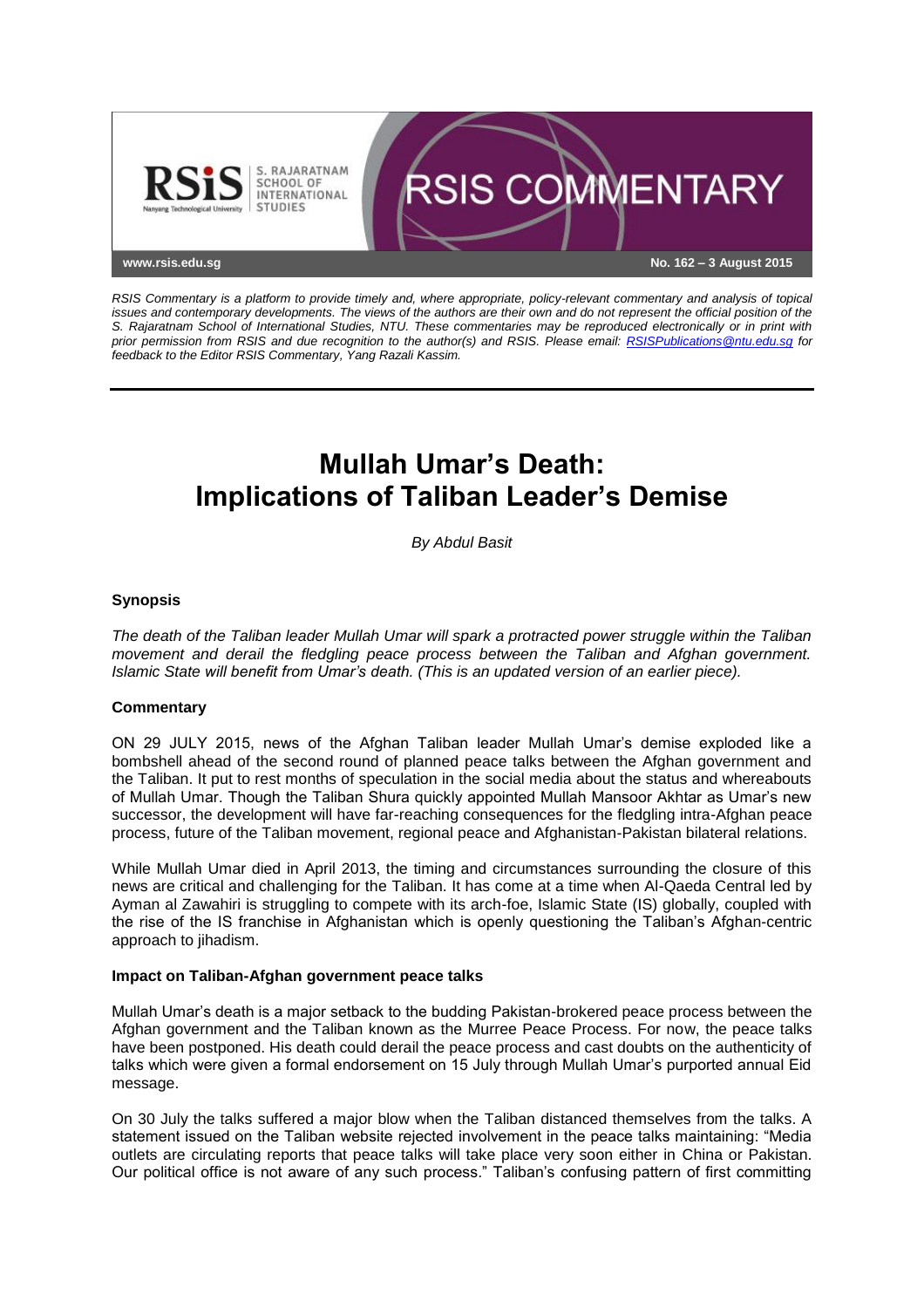and then disowning peace talks signifies the splits within the movement over how to proceed with the peace negotiations.

If the talks resume, rather than focusing on the central issues like power-sharing and ceasefire agreement, the deliberations of these peace parleys will inevitably turn towards ascertaining the unity of the Taliban movement and the credentials of the post-Umar Taliban leadership to deliver on any promises it might make.

### **Impact on the Taliban Movement**

Since the birth of the Taliban movement, Mullah Umar has remained its ideological mentor as the Ameer-ul-Mumineen (Commander of the Faithful.) He was also an inspiring symbol and spiritual figurehead that united the insurgent movement. His demise will test the unity of the Taliban movement. Given the aura that surrounded Mullah Umar's towering personality, it will be very difficult for the new Taliban chief Mullah Mansoor to fill the void left by Umar and keep the Taliban movement united.

It will also be a challenge for Mansoor to build a broad-based support for himself across the wide spectrum of the Taliban groups. The appointment of Mansoor as the new Taliban head has already sparked an internal power struggle. Many senior Taliban figures including top military commander Qayum Zakir, head of Taliban's Qatar office Tayeb Agha and a senior member of Quetta Shura Mualvi Habibullah, have opposed his appointment.

Mansoor's ascension has apparently divided the Taliban movement into three groups: i) one group is led by Qayum Zakir, ii) the second is led by Muhammad Rasool, who was Umar's close confidante and governor of Afghanistan's Nimroz province during the Taliban regime; iii) and the third group is led by Agha Jan Mutasim, who was Justice Minister of the Taliban.

Mansoor is a staunch supporter of peace talks. In the past, he had serious differences with Qayum Zakir - who opposes the idea of negotiations. In the days to come, these schisms will sharpen further. The mid-level field commanders and fighters based in Afghanistan are quite sanguine about achieving a military victory especially after the 2014 drawdown of US forces from Afghanistan and weakness of the inexperienced Afghan security forces.

Their recent military gains in northern Afghanistan provide them all the more reason to continue fighting and oppose the peace talks. Meanwhile, the members of the Pakistan-based Taliban Shura are weary of war, exhausted of exiled life and pressures exerted on them by the powerful Pakistani security establishment. They are keen to return to Afghanistan after reaching a political compromise with Kabul.

#### **IS a beneficiary of Umar's death**

The acknowledgement of Umar's death will create new opportunities for IS in Afghanistan. This is why IS will be the natural beneficiary of Mullah Umar's death. IS propaganda campaign against Mullah Umar and Taliban's jihadist narrative stand vindicated in the face of Umar's death. Consequently, the vacuum resulting from his demise coupled with the power struggle within the Taliban ranks will provide IS with the ideal opportunity to fill the void and maximise its gains in Afghanistan.

Already, the Islamic Movement of Uzbekistan (IMU) and some factions of the Pakistani Taliban have pledged allegiance to IS. A hard-liner breakaway faction of the Afghan Taliban knows as Fidayee Mahazi—Suicidal Faction—also considers IS leader Abu Bakr Al-Baghdadi a better choice over Mullah Umar or his successor.

### **Impact on Afghanistan-Pakistan relations**

The death of Mullah Umar will also test the recent thaw in Afghanistan-Pakistan relations which started with the inauguration of Ashraf Ghani as Afghanistan's new President. Pakistan's silence over the issue is deafening. It will raise several eye-brows regionally and internationally about Pakistan's alleged role in this whole matter. The Afghan government will certainly become sceptical of Pakistan's